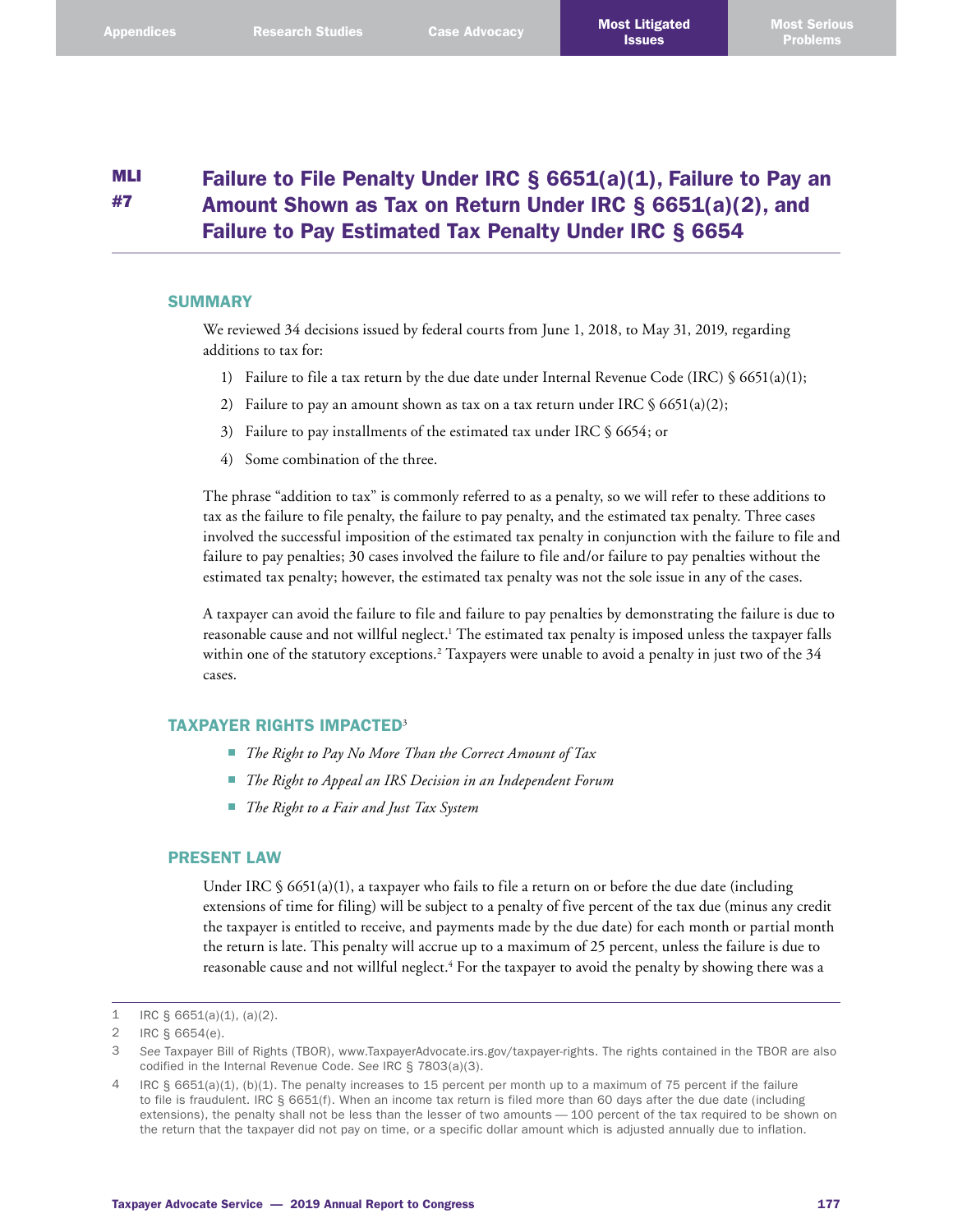reasonable cause, the taxpayer must have exercised ordinary business care and prudence. 5 The failure to file penalty applies to income, estate, gift, employment, self-employment, and certain excise tax returns. 6

The failure to pay penalty, IRC  $\frac{1}{5}$  6651(a)(2), applies to a taxpayer who fails to pay an amount shown or required to be shown as tax on the return.<sup>7</sup> When the IRS imposes both the failure to file and failure to pay penalties for the same month, it reduces the failure to file penalty by the amount of the failure to pay penalty. 8 The taxpayer can avoid the penalty by establishing the failure was due to reasonable cause; in other words, the taxpayer must have exercised ordinary business care and prudence but nonetheless was unable to pay by the due date, or that paying on the due date would have caused undue hardship. 9 The failure to pay penalty applies to income, estate, gift, employment, self-employment, and certain excise tax returns. 10

Courts will consider "all the facts and circumstances of the taxpayer's financial situation" to determine whether the taxpayer exercised ordinary business care and prudence. 11 In addition, "consideration will be given to the nature of the tax which the taxpayer has failed to pay."<sup>12</sup>

IRC § 6654 imposes a penalty on any underpayment of estimated tax by an individual or by certain estates or trusts.<sup>13</sup> The law requires four installments per tax year, each generally 25 percent of the required annual payment.<sup>14</sup> The required annual payment is generally the lesser of 90 percent of the tax shown on the return for the current tax year, or 100 percent of the tax for the previous tax year.<sup>15</sup> The IRS lowered to 80 percent the threshold required for certain taxpayers to qualify for estimated tax penalty relief if their federal income tax withholding and estimated tax payments fell short of their total tax liability in tax year 2018. 16

7 IRC § 6651(a)(2). Note that if the taxpayer timely files the tax return (including extensions) but an installment agreement is in place, the penalty will continue accruing at the lower rate of 0.25 percent rather than 0.5 percent of the tax shown. IRC § 6651(h). The penalty accrues at a rate of half a percent (0.5 percent) per month on the unpaid balance for as long as it remains unpaid, up to a maximum of 25 percent of the amount due.

- 14 IRC § 6654(c)(1), (d)(1)(A).
- 15 IRC  $\S$  6654(d)(1)(B). If the adjusted gross income shown on the return of the individual for the preceding taxable year exceeds \$150,000, the required annual payment increases to 110 percent of the tax shown on the return of the individual for the preceding tax year (if the preceding tax year was 2002 or after). IRC § 6654(d)(1)(C)(i).
- 16 Notice 2019-11, 2019-05 I.R.B. 430, *modified and superseded by* Notice 2019-25, 2019-15 I.R.B. 942. Notice 2019-25 updated procedures for requesting the waiver of the addition to tax and provided procedures for requesting a refund of penalties paid for TY 2018. On August 14, 2019, the IRS announced it would automatically waive the estimated tax penalty for the more than 400,000 eligible taxpayers who already filed their 2018 federal income tax returns but did not claim the waiver. IR-2019-144.

<sup>5</sup> Treas. Reg. § 301.6651-1(c)(1).

<sup>6</sup> IRC § 6651(a)(1).

<sup>8</sup> IRC § 6651(c)(1). When both the failure to file and failure to pay penalties are accruing simultaneously, the failure to file will max out at 22.5 percent and the failure to pay will max out at 2.5 percent, thereby abiding by the 25 percent maximum limitation.

<sup>9</sup> Treas. Reg. § 301.6651-1(c)(1). Even when a taxpayer shows undue hardship, the regulations require proof of the exercise of ordinary business care and prudence.

<sup>10</sup> IRC § 6651(a)(2).

<sup>11</sup> Treas. Reg. § 301.6651-1(c)(1). *See*, *e.g*., *East Wind Indus., Inc. v. United States*, 196 F.3d 499, 507 (3d Cir. 1999).

<sup>12</sup> Treas. Reg. § 301.6651-1(c)(2).

<sup>13</sup> IRC § 6654(a), (l).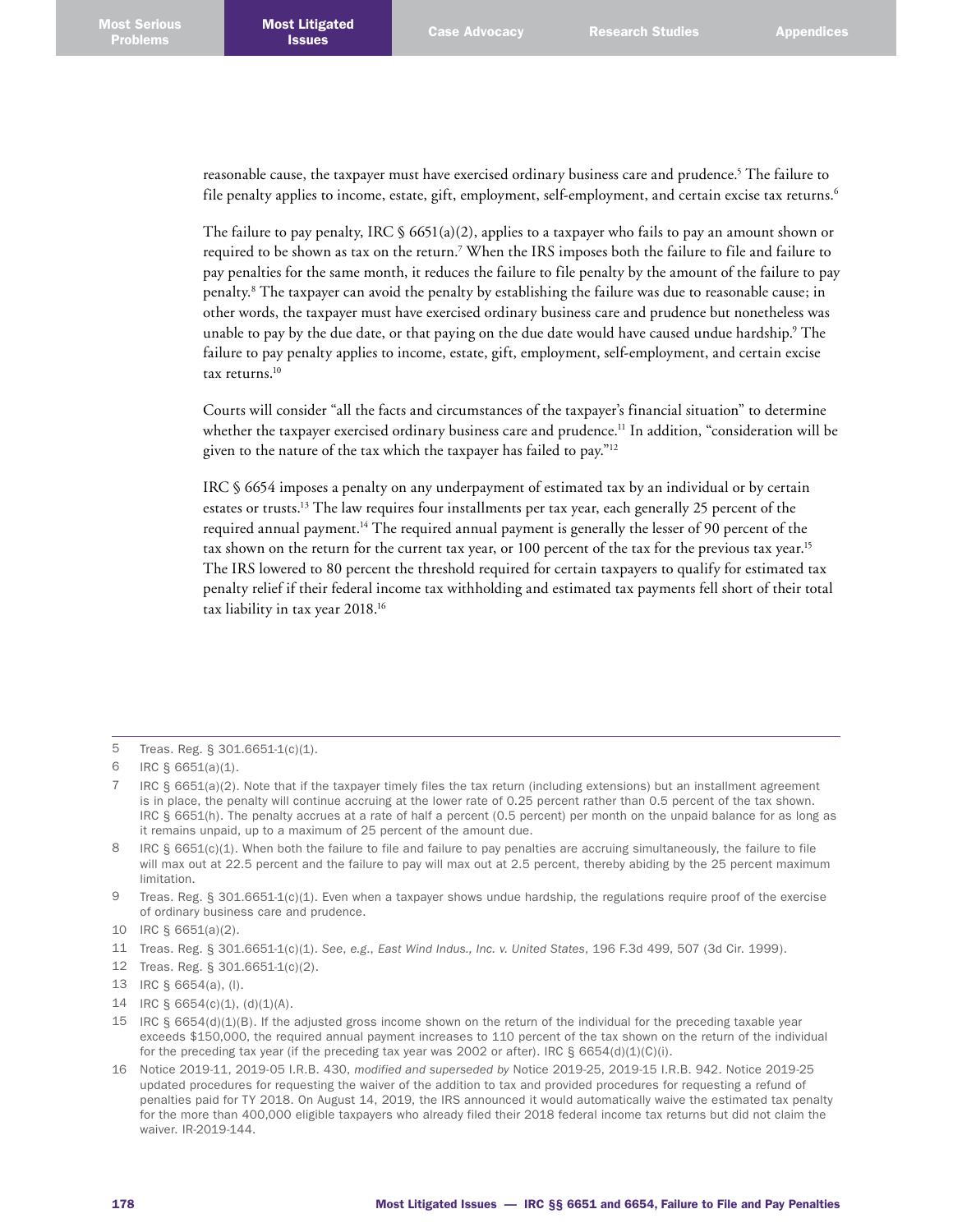The amount of the penalty is dependent upon the particular facts of the underpayment. 17 To avoid the penalty, the taxpayer has the burden of proving that one of the following exceptions applies:

- The tax due (after taking into account any federal income tax withheld) is less than  $$1,000;$ <sup>18</sup>
- The preceding tax year was a full 12 months, the taxpayer had no liability for the preceding tax year, and the taxpayer was a U.S. citizen or resident throughout the preceding tax year;<sup>19</sup>
- It is determined that because of casualty, disaster, or other unusual circumstances, the imposition of the penalty would be against equity and good conscience;<sup>20</sup> or
- The taxpayer retired after reaching age 62, or became disabled in the tax year for which estimated payments were required, or in the tax year preceding that year, and the underpayment was due to reasonable cause and not willful neglect. 21

In any court proceeding, the IRS has the burden of producing sufficient evidence that it imposed the failure to file, failure to pay, or estimated tax penalties appropriately.<sup>22</sup>

## ANALYSIS OF LITIGATED CASES

We analyzed 34 opinions issued between June 1, 2018, and May 31, 2019, where the failure to file penalty, failure to pay penalty, or estimated tax penalty was in dispute. Twenty-eight of these cases were either litigated in the U.S. Tax Court, or an appeal of a Tax Court decision. A detailed list appears in Table 7 in Appendix 5. Twenty-four cases involved individual taxpayers and ten involved businesses (including individuals engaged in self-employment or partnerships).

Of the 19 cases in which taxpayers appeared *pro se* (without counsel), the outcomes always favored the IRS. Taxpayers were represented in the only two cases in which the court ruled in their favor.

### Failure to File Penalty

In 30 out of the 32 cases reviewed where the failure to file penalty was at issue, the taxpayers could not prove that the failures to file were due to reasonable cause. 23 Taxpayers provided reasons such as physical injury or mental illness and reliance on an agent as a basis for reasonable cause. Circumstances suggesting reasonable cause are typically outside the taxpayer's control.<sup>24</sup>

# *Physical Injury/Mental Illness or Pending Litigation as Defense*

A physical injury or mental illness may provide a basis for a taxpayer to establish reasonable cause for not filing if the condition affected the taxpayer to such a degree that he or she could not file a tax return on

<sup>17</sup> The amount of the penalty is determined by applying: the underpayment rate established under IRC § 6621; to the amount of the underpayment; for the period of the underpayment. The amount of the underpayment is the excess of the required payment over the amount paid by the due date.

<sup>18</sup> IRC § 6654(e)(1).

<sup>19</sup> IRC § 6654(e)(2).

<sup>20</sup> IRC § 6654(e)(3)(A).

<sup>21</sup> IRC § 6654(e)(3)(B).

<sup>22</sup> IRC § 7491(c). *See also Higbee v. Comm'r*, 116 T.C. 438, 446 (2001) (applying IRC § 7491(c)). An exception to this rule relieves the IRS of this burden where the taxpayer's petition fails to state a claim for relief from the penalty (and therefore is deemed to concede the penalty). *Funk v. Comm'r*, 123 T.C. 213, 218 (2004).

<sup>23</sup> A taxpayer avoided the failure to file penalty by successfully proving reasonable cause in just one case.

<sup>24</sup> *McMahan v. Comm'r*, 114 F.3d 366, 369 (2d Cir. 1997) (citation omitted), *aff'g* T.C. Memo. 1995–547.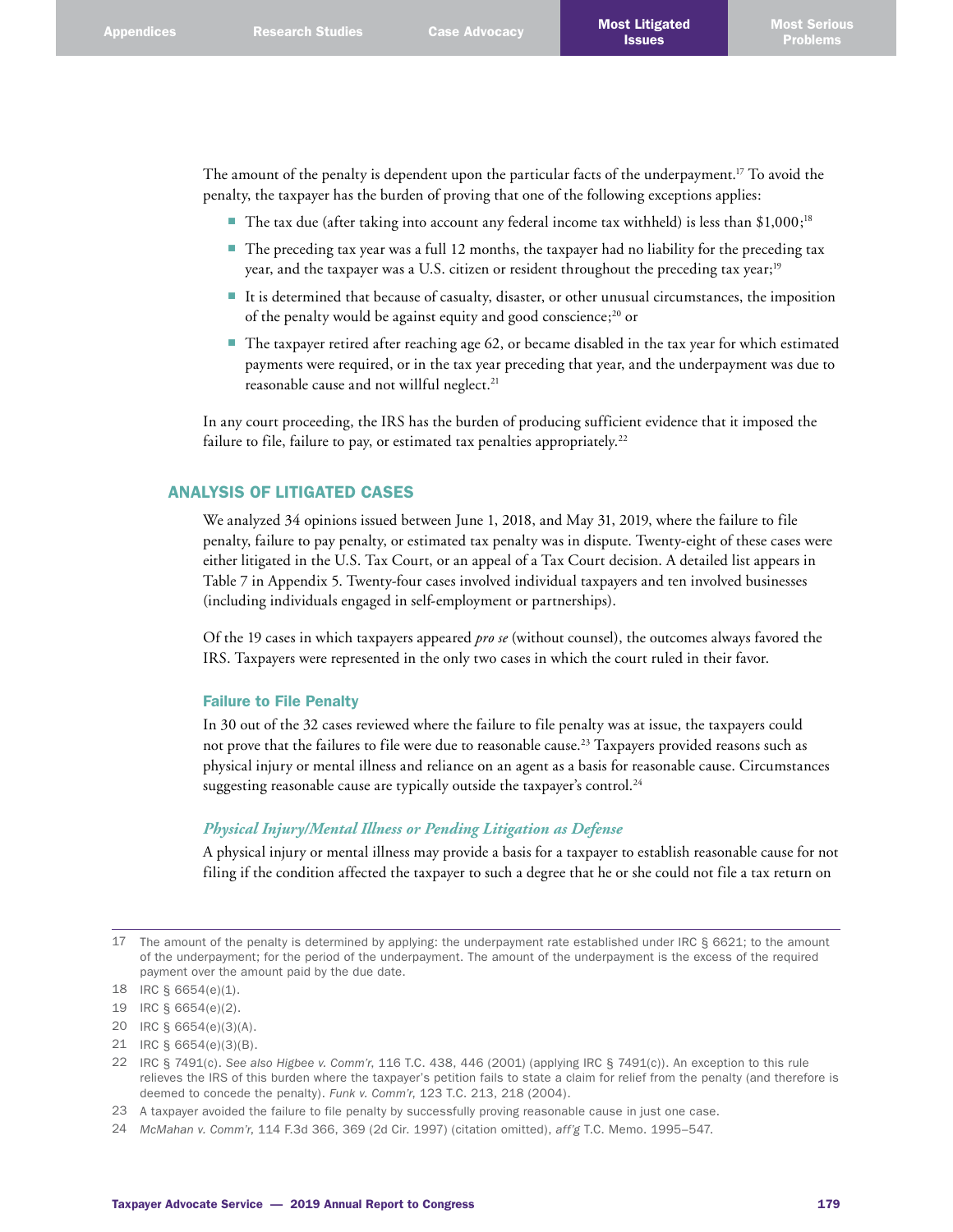time. When determining whether the condition establishes reasonable cause, the court analyzes how the taxpayer conducted his or her business affairs during the illness.

In *Namakian v. Commissioner,* the court held the taxpayer did not establish reasonable cause for failure to file his 2011, 2012, and 2013 tax returns.<sup>25</sup> The taxpayer argued that his financial decline beginning in 2007, along with the death of his mother-in-law in 2011, and his father-in-law in 2014, invoked stressinduced anxiety and depression, which caused insomnia and an inability to retain focus. The taxpayer stated that these stress-induced health problems rendered him unable to file his returns. 26 The court sympathized with the taxpayer's circumstances, but did not believe these setbacks constituted reasonable cause, as the taxpayer was still able to generate significant income during these time periods, showing that he was capable of managing his business affairs.

The taxpayer also argued that his failure to file was due to awaiting a pending outcome on litigation regarding his 2007 and 2008 returns that he believed would affect the filing of these later years. The court pointed out that a stipulated decision on his 2008 matter was entered on August 27, 2013, several months prior to the due date for his 2013 return; thus, this explanation for his late filing of his 2013 return was unconvincing. The court further pointed out, in regard to the 2011 and 2012 returns, that the reasonable and prudent course of action would have been to file timely using the best information available, disclosing that a dispute existed regarding how he should be treated regarding his stock sales, (*i.e.,* investor or trader).

#### *Reliance on Agent Defense*

When a taxpayer relies on an agent to fulfill a known filing requirement, it does not relieve the taxpayer of the responsibility for ensuring timely filing. 27 Taxpayers have a non-delegable duty to file a tax return on time. 28 In order for reliance on an agent to rise to the standard of reasonable cause for failing to fulfill the filing requirement, the taxpayer must make full disclosure of all relevant facts to the tax professional that he or she relies upon. 29 In other words, merely hiring a tax professional (*e.g*., accountant, lawyer, or Enrolled Agent) to handle tax return filing is not enough to establish that the taxpayer used ordinary business care and prudence if there are facts that indicate otherwise.

In *Burbach v. Commissioner*, the IRS imposed failure to file penalties on the taxpayer (Mr. Burbach) and the taxpayer's business (Burbach Aquatics Inc. or BAI, Inc.). 30 Both Mr. Burbach and BAI argued that their failure to file was due to their reliance on their tax professional and advice given by this professional. However, the court held that both Mr. Burbach's and BAI's reliance was unreasonable.

In regards to BAI, Inc.'s corporate tax returns, Mr. Burbach relied on his tax professional's statement that corporations have six years to file their returns. The court stated that it did not find credible

<sup>25</sup> *Namakian v. Comm'r*, T.C. Memo. 2018-200.

<sup>26</sup> *Id*.

<sup>27</sup> The Supreme Court held in *United States v. Boyle* that reasonable cause may exist when a taxpayer relies on the erroneous advice of counsel concerning a question of law. To escape liability for the failure to file penalty, the taxpayer bears the heavy burden of proving both (1) that the failure did not result from "willful neglect," and (2) that the failure was "due to reasonable cause." 469 U.S. 241, 245, 250 (1985).

<sup>28</sup> *United States v. Boyle*, 469 U.S. 241 (1985). The Court noted that "[i]t requires no special training or effort to ascertain a deadline and make sure that it is met." *Boyle*, 469 U.S. at 252.

<sup>29</sup> *Boyle*, 469 U.S. at 241.

<sup>30</sup> *Burbach v. Comm'r*, T.C. Memo. 2019-17.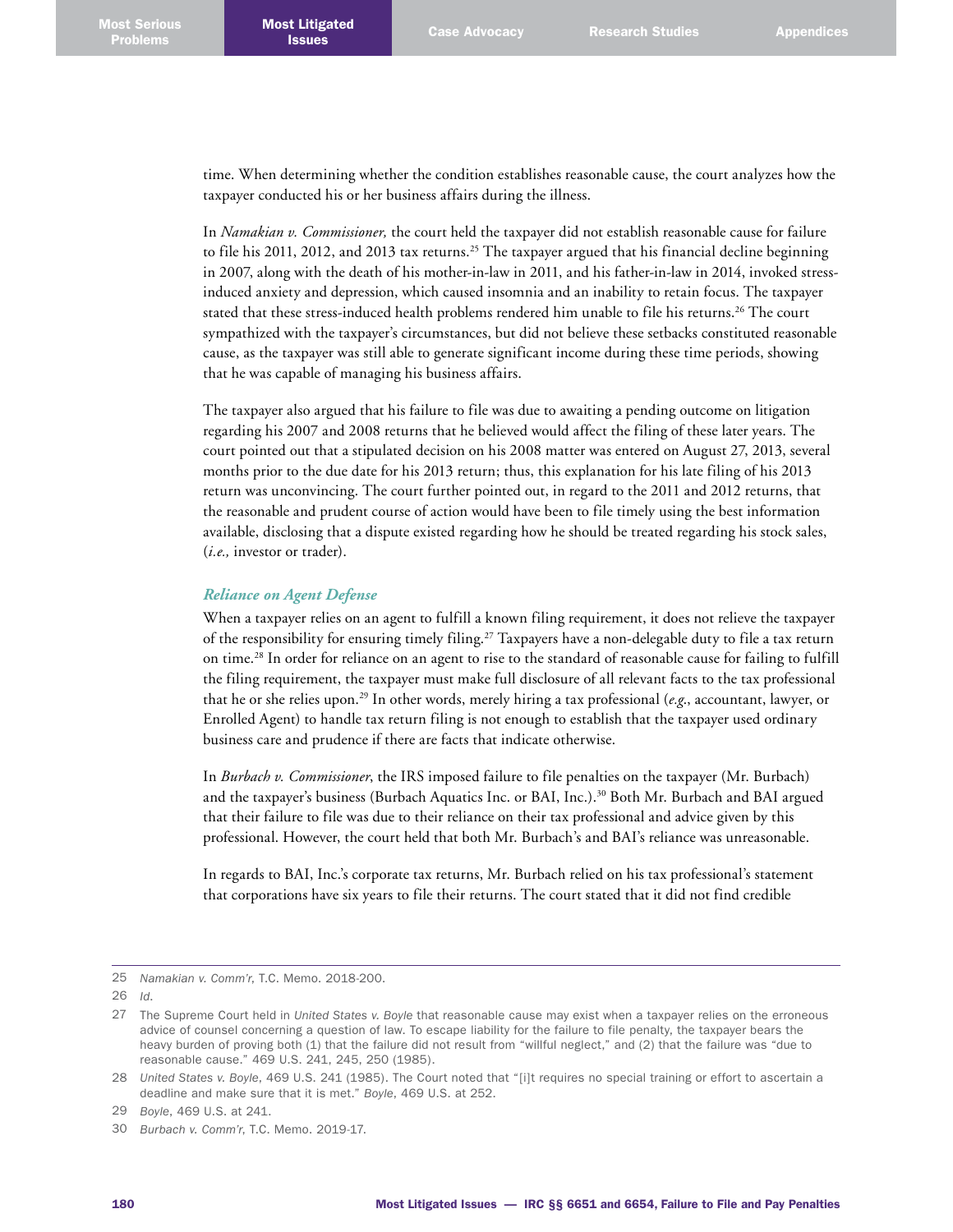Burbach's statement that he relied on this advice, because he had timely filed his own business and personal returns for decades, and described Burbach as a sophisticated businessman. 31

Regarding Mr. Burbach's individual tax returns, the court also rejected his reasonable cause defense for many of the same reasons stated above (*i.e.,* Mr. Burbach was a sophisticated businessman), concluding that it was unwilling to excuse his late filing because he relied on advice that he knew, or should have known, was inaccurate.

In *Estate of Sanders v. Commissioner*, the taxpayer disputed a failure to file penalty under IRC § 6651(a)(1) for 2002, arguing that he was not required to file a return with the IRS because he was a *bona fide* resident of the U.S. Virgin Islands (USVI) for that year. Further, the taxpayer stated that even if he was not a *bona fide* USVI resident, and thus was required to file a return with the IRS, the penalty should be abated under reasonable cause because he reasonably relied on professional advice. 32

In regards to the *bona fide* resident argument, the court determined, after considering 11 factors that fell into one of four broad categories,33 that the taxpayer was a non-*bona fide* USVI resident for 2002,34 meaning the taxpayer was required to file two income tax returns — one with the IRS and another with the Virgin Islands Bureau of Internal Revenue (VIBIR). 35 The taxpayer filed a return with the VIBIR for 2002, but did not file a return with the IRS for that year. However, the court held that the taxpayer's failure to file was due to reasonable cause and not willful neglect, because he had relied on advice from his attorney that he was a *bona fide* resident of the USVI, and thus did not need to file a return with the IRS. 36

### Failure to Pay an Amount Shown Penalty

As with the failure to file penalty, raising a reasonable cause defense to the failure to pay penalty requires that the taxpayer show that he or she exercised ordinary business care and prudence in the payment of his or her tax liabilities, but nevertheless was either unable to timely pay the tax or would suffer undue hardship if the payment was made on time. 37 Unsurprisingly, taxpayers often use medical illness or reliance on an agent as the basis for establishing reasonable cause to avoid the failure to pay penalty under IRC § 6651(a)(2), as they do for the failure to file penalty under IRC § 6651(a)(1).

In *Deaton Oil Company v. United States*, the taxpayer, Deaton Oil Co., LLC, was assessed a failure to pay penalty under IRC § 6651(a)(2) for 2010 through 2013 for failure to pay its employment taxes. 38 In 2015, the taxpayer paid the penalties and interest on the unpaid employment taxes, and subsequently

37 *See* Treas. Reg. § 301.6651–1(c)(1).

<sup>31</sup> The court was unable to verify whether Mr. Burbach's tax return preparer was actually an enrolled agent. *See Burbach v. Comm'r*, T.C. Memo. 2019-17.

<sup>32</sup> *Estate of Sanders v. Comm'r*, T.C. Memo. 2018-104.

<sup>33</sup> The four categories are: intent; physical presence; social, family, and professional relationships; and the taxpayer's own representation.

<sup>34</sup> "The single filing requirement of section 932(c)(2) applies only if a taxpayer 'is a bona fide resident of the Virgin Islands'. Sec. 932(c)(1)(A). The term 'bona fide resident of the Virgin Islands' was not defined by the Code until 2004. The Secretary did not promulgate final regulations for determining whether a taxpayer is a bona fide resident of the USVI until 2006. As a result, a taxpayer attempting to determine whether he or she was a bona fide resident of the USVI for tax years 2002-03 would not find the answer in either the Code or the regulations." *Estate of Sanders v. Comm'r*, T.C. Memo. 2018-104, 2018 Tax Ct. Memo LEXIS at \*36-37 (July 15, 2018).

<sup>35</sup> Under IRC § 932, non-bona fide residents of the US Virgin Islands who derive income from the USVI, must file two income tax returns: one with the IRS, and another with the VIBIR.

<sup>36</sup> *Estate of Sanders v. Comm'r*, T.C. Memo. 2018-104.

<sup>38</sup> *Deaton Oil Company v. United States*, 904 F.3d 634 (8th Cir. 2018), *aff'g* 119 A.F.T.R.2d (RIA) 1945 (W.D. Ark. 2017).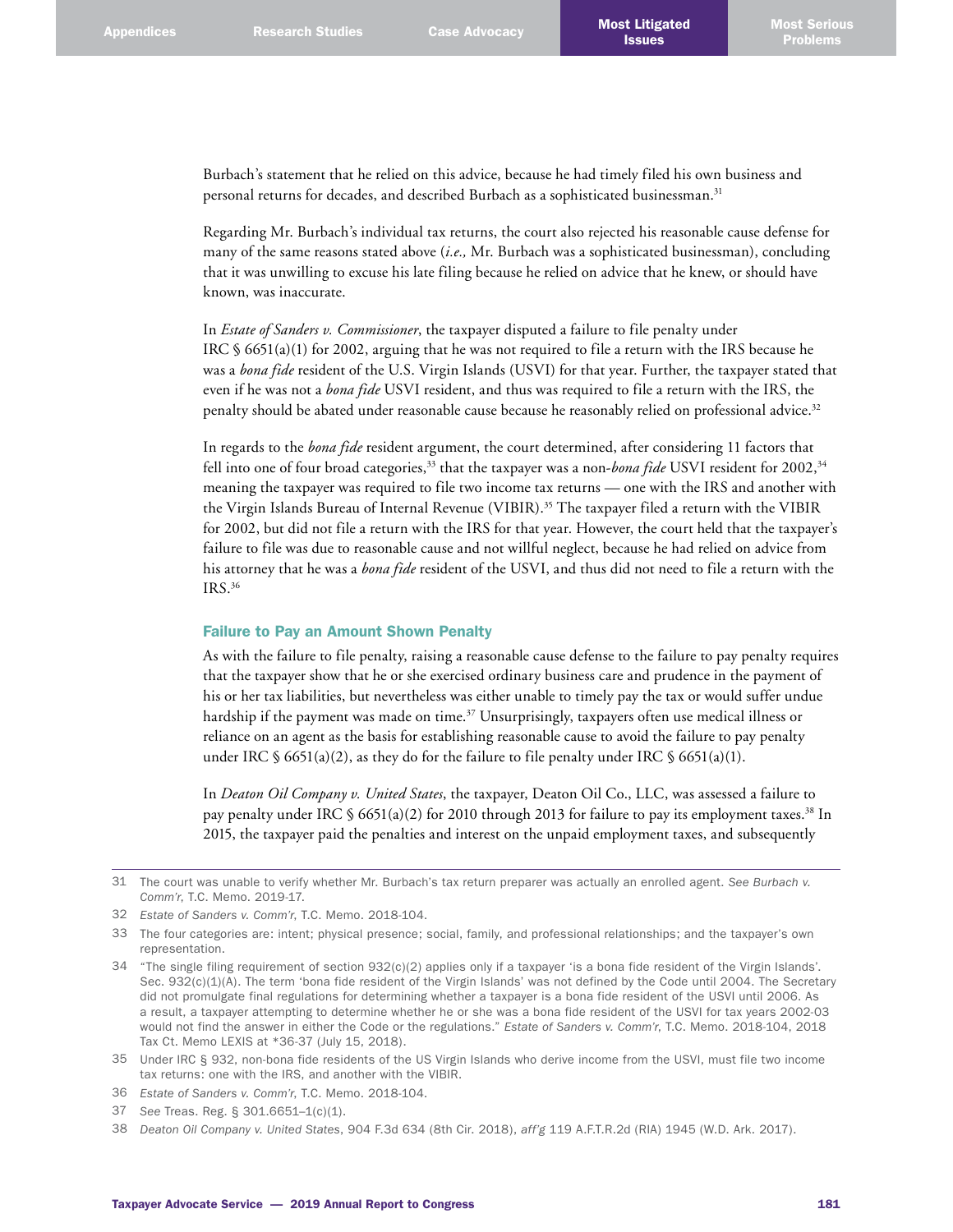filed Form 843, Claim for Refund and Request for Abatement*,* seeking a refund of penalties and interest. The IRS refunded most of the penalties and interest assessed for 2013, but denied the claims for 2010, 2011, and 2012. Shortly thereafter, the taxpayer filed a refund suit in federal district court, which was dismissed for failure to state a claim. 39 The taxpayer appealed this decision.

The taxpayer argued that the paid IRC  $\frac{6651(a)(2)}{2}$  penalties should be refunded because the failure to pay was due to reasonable cause. Specifically, the taxpayer's operations manager failed to pay the taxes, which were part of his official responsibilities. Further, Deaton's operations manager did not inform Deaton's owner of these missed filing deadlines, withheld IRS notices from him, and even began settlement negotiations with the IRS without the express consent of Deaton's owner. Additionally, the taxpayer argued that it reasonably relied on its outside Certified Public Accountant's (CPA) assurances that tax returns were filed, and taxes paid timely.

The Court of Appeals for the Eighth Circuit determined that the failure of the operations manager (an agent of Deaton) to fulfill his obligations to Deaton (the principal) by filing tax returns and making payments on behalf of Deaton does not establish reasonable cause for Deaton's failure to comply with its tax obligations, because that failure did not render Deaton disabled with regard to its tax obligations. Further, the court concluded that disability is not established because the operations manager was subject to Deaton's control, regardless of whether or not Deaton sufficiently exercised that control. Therefore, the actions of the operations manager do not establish reasonable cause.

Additionally, the court held that the taxpayer's reliance on its outside CPA to confirm with its operations manager that all filings and payments had been timely made was not a basis for relief. The taxpayer's outside CPA merely asked the operations manager if such filings and payments had been completed and then relayed to the taxpayer that the necessary filings and payments had been made, even though the CPA did not request documentation to verify these actions. The court stated the CPA was not offering tax advice on which the taxpayer could rely, but was merely stating whether or not the tax obligations had been met. 40 Thus, the Court of Appeals determined that the taxpayer did not establish reasonable cause, and consequently was not entitled to relief, thereby affirming the district court's decision to dismiss the taxpayer's case. 41

## *Estimated Tax Penalty*

In court proceedings involving individuals, the IRS has the burden to produce evidence that IRC § 6654(d)(1)(B) requires an annual payment from the taxpayer.<sup>42</sup> If a taxpayer did not pay enough tax throughout the year, either through withholding or by making estimated tax payments, the IRS will assess a penalty for underpayment of estimated tax.

In all four cases where an IRC § 6654 penalty was imposed, the IRS was able to show that the taxpayer had a required annual payment. 43 In none of these cases did the taxpayer present any evidence to show that he or she qualified for any of the statutory exemptions to the penalty. Thus, the penalty was imposed in all four cases.

<sup>39</sup> *Deaton Oil Company v. United States*, 119 A.F.T.R.2d (RIA) 1945 (W.D. Ark. 2017).

<sup>40</sup> *Deaton Oil Company v. United States*, 904 F.3d at 638.

<sup>41</sup> *Deaton Oil Company v. United States*, 904 F.3d at 642.

<sup>42</sup> IRC § 7491(c).

<sup>43</sup> *Namakian v. Comm'r*, T.C. Memo. 2018-200; *Wells v. Comm'r*, T.C. Memo. 2018-188; *De Sylva v. Comm'r*, T.C. Memo. 2018-165.